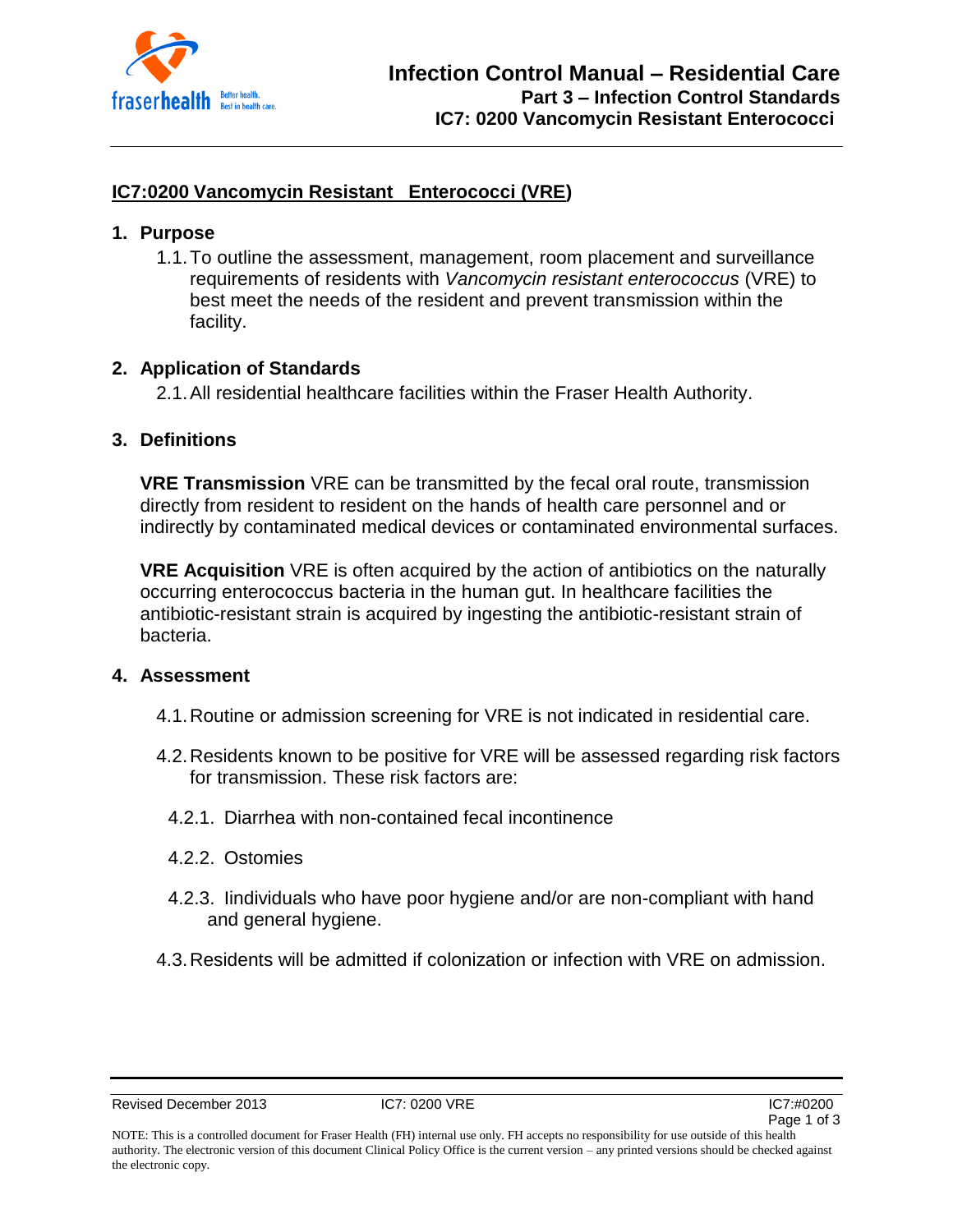

### **5. Management**

- 5.1.**Routine Practice** is required for residents with VRE. Resident hand hygiene is to be performed upon leaving their room.
- 5.2.**Contact precautions** are required for residents with diarrhea and non contained fecal incontinence until such time as the diarrhea is resolved. See IC6:0410 Appendix I Contact precautions signage
	- 5.2.1. Ensure minimal supplies are stored in room.
	- 5.2.2. Dedicate patient care equipment, i.e. Slings, transfer bets.
	- 5.2.3. Equipment that cannot be dedicated must be low level disinfected between uses. (see IC13: 0600)
- 5.3.Laundry, bag soiled laundry at point of use.
- 5.4.Waste, dispose of waste through the general garbage.
- 5.5.Bathing frequency is the same as other residents using plain soap, follow established tub cleaning procedure.
- 5.6.**Transporting/Transferring** to another Facility, notify the receiving facility of VRE status of the resident.
- 5.7.Visiting/outings with family and friends: encourage hand hygiene as on entry and exit of facility and as per routine practice. When resident is on additional precautions family and friends must follow instructions as per contact precautions.
- 5.8.There is currently no recommended decolonization treatment for VRE.

## **6. Room Placement of resident with risk factors for transmission**

- 6.1.A single room with dedicated bathroom is preferred.
- 6.2.Two or more residents with VRE infection may share a room (cohort).
- 6.3.Room placement can be reassessed when the resident's transmission risks have changed. Consult with Infection Prevention and Control.

## **7. Cleaning Requirements:**

7.1.Follow discharge cleaning requirements upon discontinuation of precautions, transfer or discharge.

Revised December 2013 **IC7: 0200 VRE IC7: 0200 VRE** Page 2 of 3

NOTE: This is a controlled document for Fraser Health (FH) internal use only. FH accepts no responsibility for use outside of this health authority. The electronic version of this document Clinical Policy Office is the current version – any printed versions should be checked against the electronic copy.